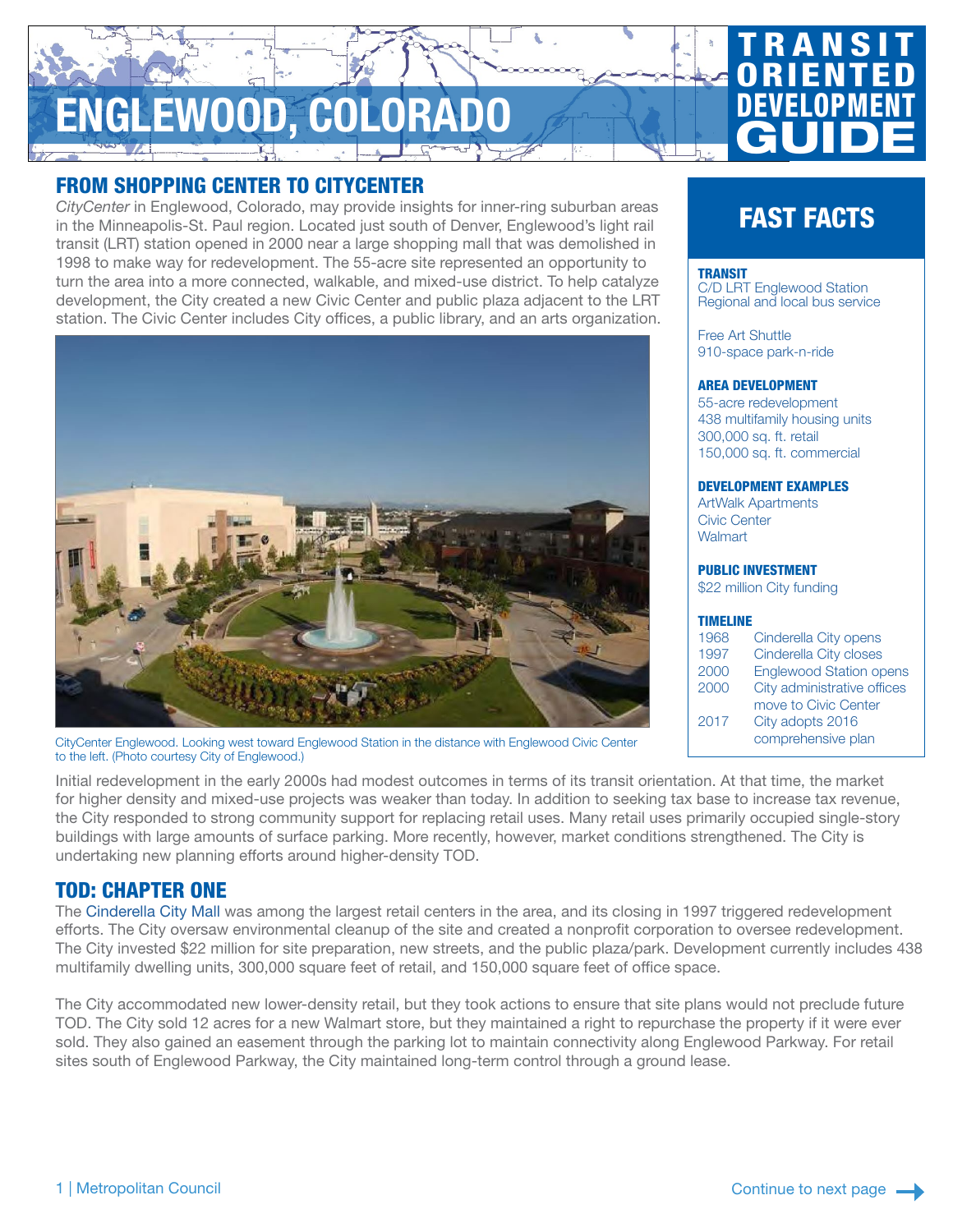

Englewood CityCenter. The 2002 site plan for the district included some TOD characteristics, but also accommodated big-box retail and significant amounts of parking. An easement through the Walmart parking lot maintains connectivity. (Image courtesy City of Englewood.)

# TOD: CHAPTER TWO

The City of Englewood is now exploring opportunities for redevelopment of the lower-density retail uses in *CityCenter*. The market has improved for higher density, walkable, and transit-oriented development. At the same time, the original developer (Weingarten Realty) of the retail area south of Englewood Parkway went into foreclosure. Over 200,000 square feet of space on three blocks will be for sale. Because the City holds the ground lease, they expect to be involved in redevelopment, possibly through some kind of public-private partnership.

# LAYING THE GROUNDWORK

The City undertook a number of efforts to help catalyze further change, including the 2015 [Next Steps Study](http://www.englewoodco.gov/home/showdocument?id=14912) and the 2016 update of the City's Comprehensive Plan, [Englewood](http://www.englewoodco.gov/home/showdocument?id=17175)  [Forward](http://www.englewoodco.gov/home/showdocument?id=17175). Objectives include better multi-modal access, streetscape improvements to Englewood Parkway, bicycle facilities on Floyd Avenue, infill development with minimum densities, and possible daylighting of Little Dry Creek.



Click on the image for a Google Maps view of the area. City-controlled parcels shown in blue, and parcels formerly controlled by original retail developer shown in red.

In 2016, *CityCenter* was part of an Urban Land Institute (ULI) Technical Assistance Panel (TAP) that evaluated a larger 128-acre area. The report addressed shortcomings of the original redevelopment and considered opportunities to improve connections to the east with South Broadway Street (with a storefront character) and the nearby Medical District (an employment base). The study also recommended reconstructing Englewood Parkway between the Civic Center and South Broadway Street to create a more pedestrian-friendly connection and encourage infill development.

Because of the 2017 Tax Cuts and Jobs Act, *CityCenter* is now part of a larger designated Opportunity Zone. Consequently, the City is seeing a lot of interest building in the area.